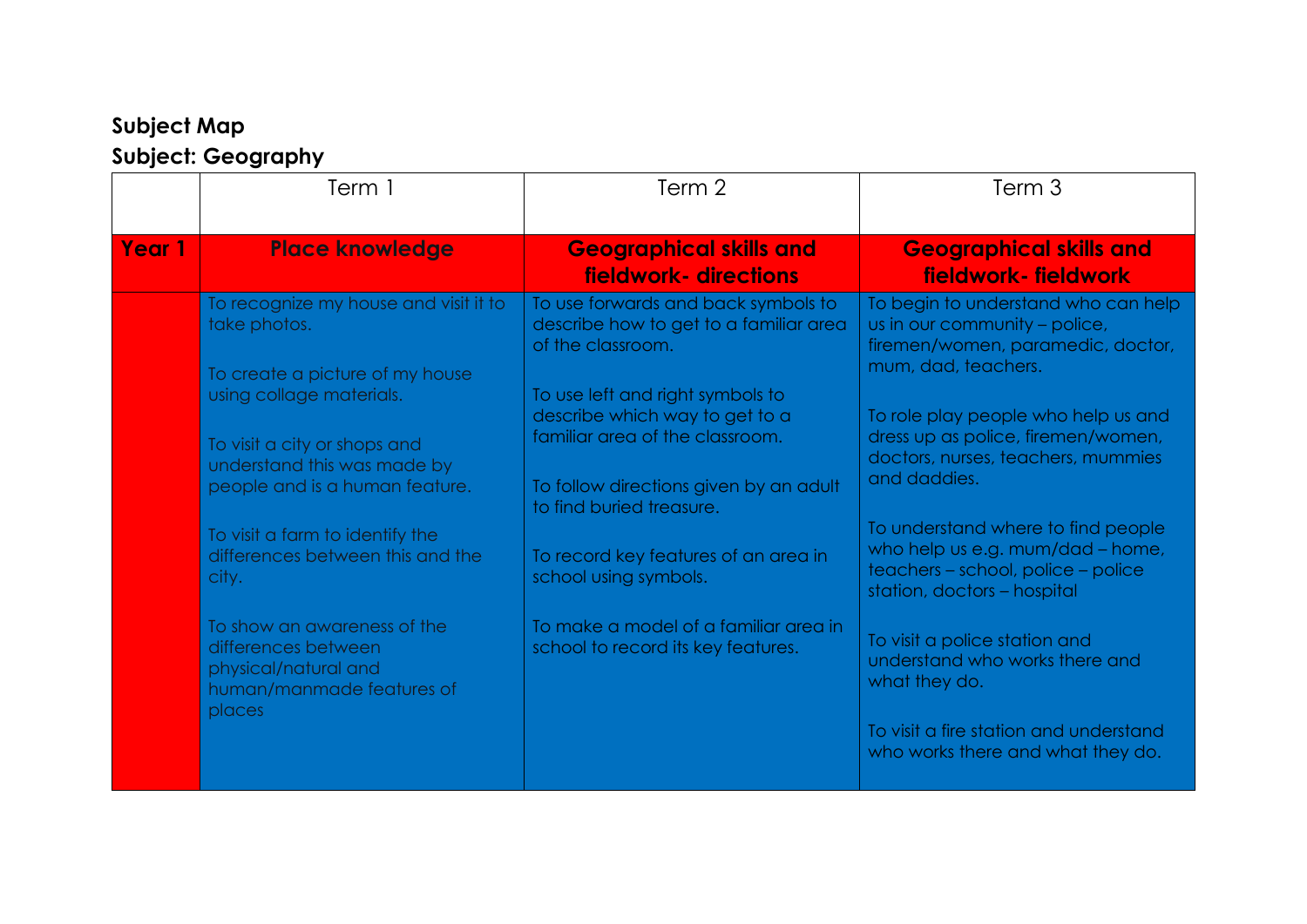| To recognize my house from a<br>choice of 2 and visit it to take<br>photos.                                                                                                                                      | To follow forwards and back symbols<br>to get to a familiar area of the<br>classroom.                                                                                                                    | To explore who can help us in our<br>community - police, firemen/women,<br>paramedic, doctor, mum, dad,<br>teachers.                                                                                                                                                                     |
|------------------------------------------------------------------------------------------------------------------------------------------------------------------------------------------------------------------|----------------------------------------------------------------------------------------------------------------------------------------------------------------------------------------------------------|------------------------------------------------------------------------------------------------------------------------------------------------------------------------------------------------------------------------------------------------------------------------------------------|
| To create a picture of a house using<br>collage materials.<br>To visit a city or shops and use<br>symbols or words such as 'busy',<br>'cars' and 'noisy'.<br>To visit a farm and use symbols or<br>words such as | To follow left and right symbols to get<br>to a familiar area of the classroom.<br>To follow symbols and arrows to find<br>buried treasure.<br>To find key features of school using<br>symbols as clues. | To role play with support people who<br>help us and dress up as police,<br>firemen/women, doctors, nurses,<br>teachers, mummies and daddies.<br>To explore where to find people who<br>help us e.g. mum/dad - home,<br>teachers - school, police - police<br>station, doctors - hospital |
| 'no cars', 'quiet' and 'animals'.<br>To explore the differences between<br>physical/natural and<br>human/manmade features of<br>places                                                                           | To make a simple model of a familiar<br>area in school to record its key<br>features with support.                                                                                                       | To visit a police station and explore<br>who works there and what they do.<br>To visit a fire station and explore who<br>works there and what they do.                                                                                                                                   |
| To begin to initiate interaction with<br>peers and adults when exploring<br>cities and farms.<br>To observe different houses,<br>including my own.                                                               | To explore how to move around<br>obstacles.<br>To begin to become familiar with the<br>language forwards and backwards,<br>using symbol support.                                                         | To show an awareness of other<br>people-police,<br>To show an awareness of other<br>people-firemen/women                                                                                                                                                                                 |
|                                                                                                                                                                                                                  |                                                                                                                                                                                                          | To show an awareness of other<br>people-doctors and nurses.                                                                                                                                                                                                                              |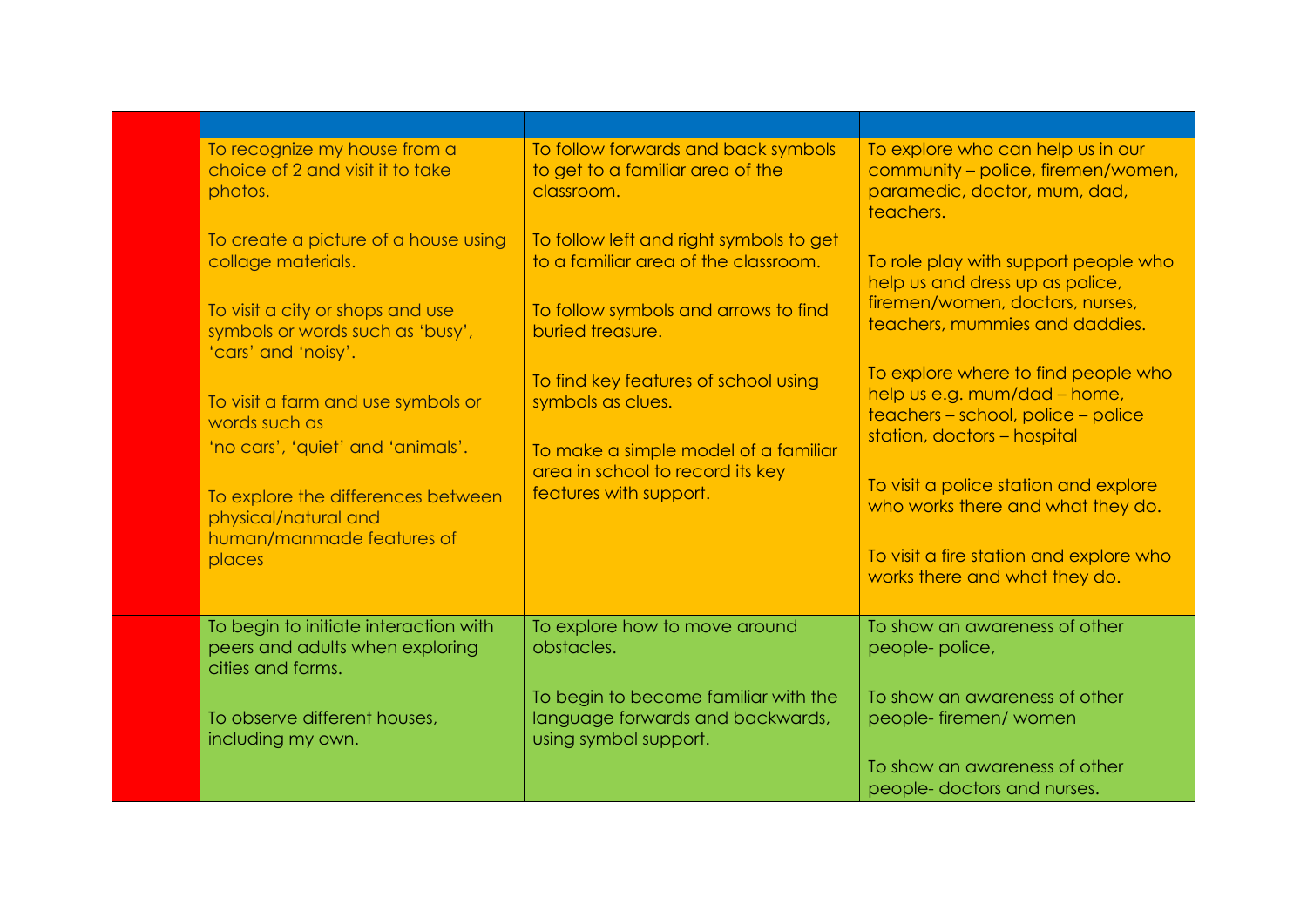|               | To mark marks to create a picture of<br>my house.                                                                                                  | To play alongside others when finding<br>buried treasure.                                                                   | To show an awareness of other<br>people-teachers.                                                                                   |
|---------------|----------------------------------------------------------------------------------------------------------------------------------------------------|-----------------------------------------------------------------------------------------------------------------------------|-------------------------------------------------------------------------------------------------------------------------------------|
|               | To visit a city shops and develop my<br>understanding of single key word-<br>car                                                                   | To visit a familiar area of school and<br>explore this with support.                                                        | To show an awareness of other<br>people- mummies and daddies.                                                                       |
|               | To visit a farm and develop my<br>understanding of single key word-<br>animal                                                                      | To observe an adult making a simple<br>model of a familiar area of school.<br>To use a glue stick appropriately to          | To play alongside others during<br>supported role play, of people who<br>help us and dress up as police,                            |
|               | To participate in sensory exploration<br>of physical and human places-<br>bricks and plastics/leaves and<br>wood.                                  | participate in the making of a simple<br>model of a familiar area of school.                                                | firemen/women, doctors, nurses,<br>teachers, mummies and daddies.                                                                   |
|               |                                                                                                                                                    |                                                                                                                             |                                                                                                                                     |
| <b>Year 2</b> | <b>Place knowledge</b>                                                                                                                             | <b>Geographical skills and</b><br>fieldwork- map work                                                                       | <b>Human and Physical</b><br>Geography                                                                                              |
|               | To learn about an animal and what<br>it needs to live, why should we treat<br>it with care/concern? To use symbols<br>to answer questions about an | To look at simple maps and explore<br>their symbols - what do they<br>represent?                                            | To learn about the environment, why<br>not to drop litter, why to recycle, to<br>use symbols to describe why we need<br>to do this. |
|               | animal.<br>To handle an animal and be gentle<br>with it, learn about how we care for<br>animals and why we need to be                              | To make a sensory map/plan of<br>school using large symbols and<br>physical objects.<br>To explore physical features in the | To go litter picking and recycle what<br>we find into 3 categories e.g. plastic,<br>glass, paper                                    |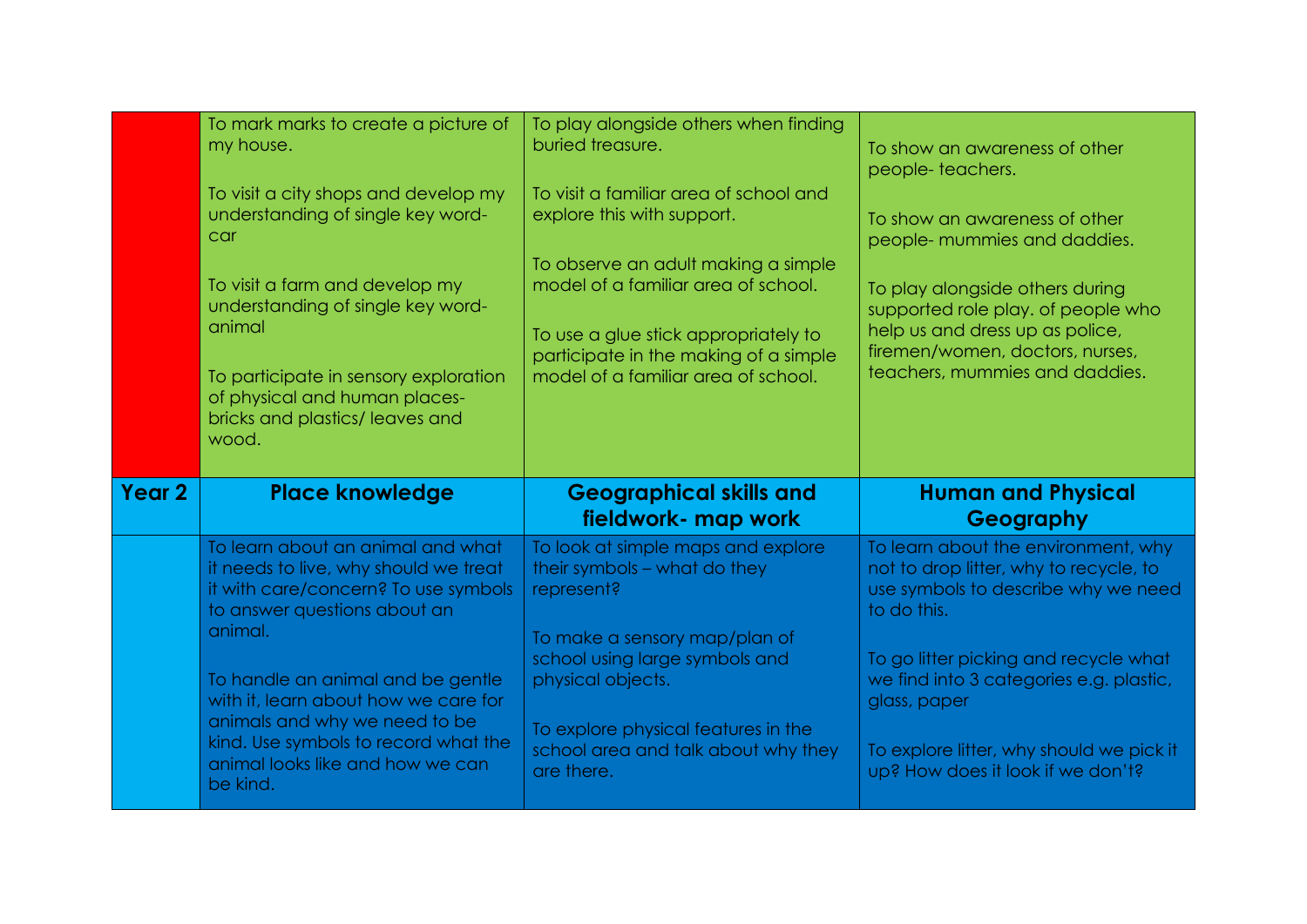| To visit a local area and describe                                                                  | To explore human features in the                                                                          | To role play a familiar area in school                                     |
|-----------------------------------------------------------------------------------------------------|-----------------------------------------------------------------------------------------------------------|----------------------------------------------------------------------------|
| what they think of it, what do they                                                                 | school area and talk about why they                                                                       | being messy - how can we make it                                           |
| like/not like?                                                                                      | are there.                                                                                                | better? How does this make us feel?                                        |
| To look at photographs of an area                                                                   | To look at photographs and                                                                                | To plant a tree / seed and watch it                                        |
| and describe what they think of it,                                                                 | determine what features are physical                                                                      | grow, look after it, care for it. Record                                   |
| what do they like/not like?                                                                         | and what features are human.                                                                              | how it has grown using symbols.                                            |
| To visit a local area and describe                                                                  | To visit an area we have seen on a                                                                        | To move the plant we have grown                                            |
| what has been made by people                                                                        | map/plan and try to find the features                                                                     | outside and let it grow, explaining                                        |
| (human)                                                                                             | we looked at.                                                                                             | why.                                                                       |
| To visit a local area and describe<br>what has been made by nature<br>(physical)                    |                                                                                                           |                                                                            |
|                                                                                                     |                                                                                                           |                                                                            |
| To learn about an animal and what<br>it needs to live, why should we treat<br>it with care/concern? | To look at a familiar place<br>(pictures/real life) and draw / choose<br>a symbol to represent it.        | To learn about the environment, why<br>not to drop litter, why to recycle. |
| To handle an animal and be gentle                                                                   | To make a sensory map/plan of                                                                             | To go litter picking and recycle what                                      |
| with it, learn about how we care for                                                                | school in a group using pictures and                                                                      | we find into 2 categories e.g. plastic,                                    |
| animals and why we need to be                                                                       | physical objects.                                                                                         | glass, paper                                                               |
| kind.                                                                                               | To explore human features in the<br>school area and talk about what they<br>are used for (symbol support) |                                                                            |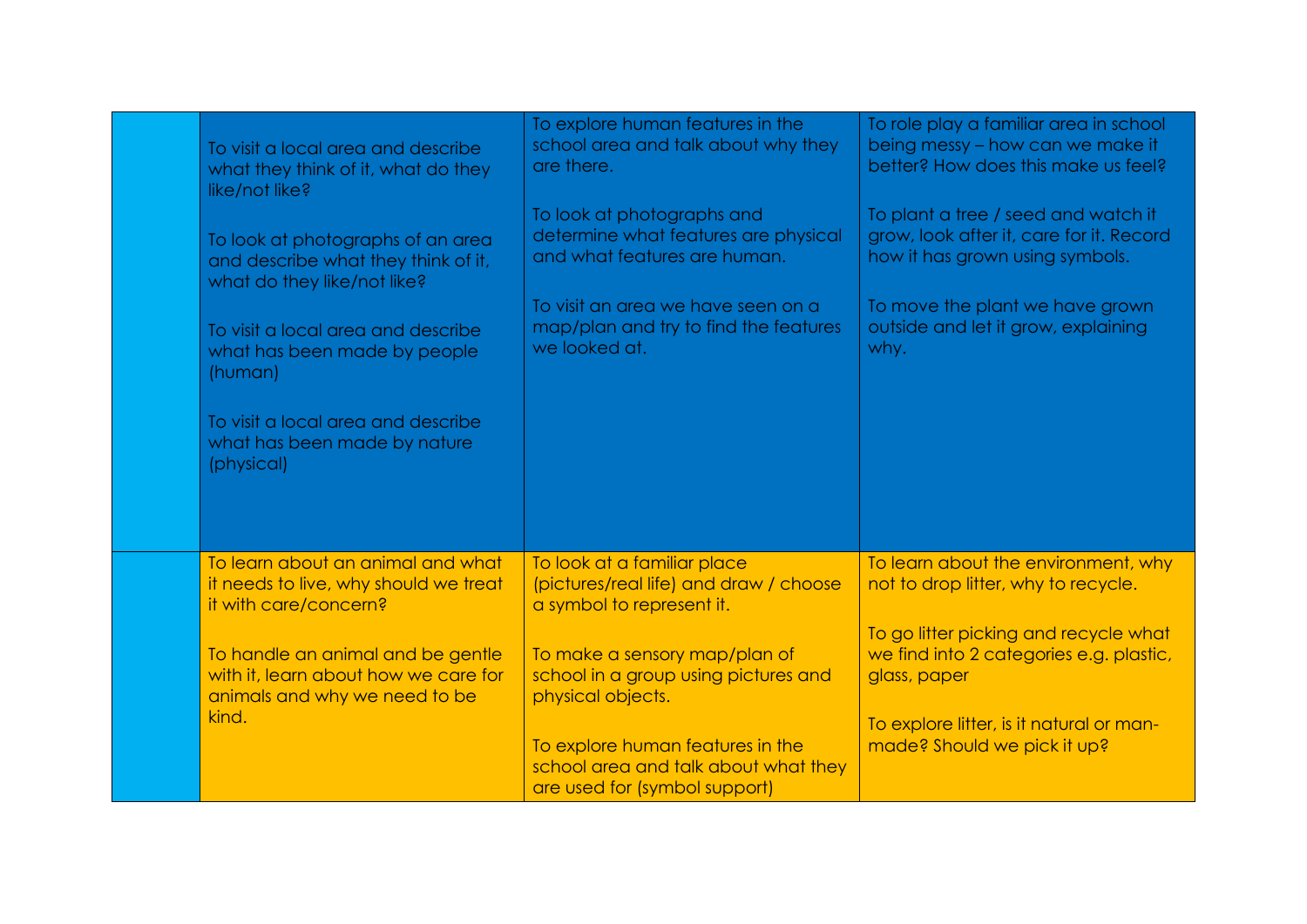| To visit a local area and describe<br>what they think of it- functional tier<br>pupil voice vocabulary.<br>To look at photographs of an area<br>and describe what is natural / what<br>is man-made.<br>To visit a local area and identify<br>what they think has been made by<br>people (human)<br>To visit a local area and identify<br>what they think has been made by<br>nature (physical) | To explore physical features in the<br>school area and talk about what they<br>are used for (symbol support)<br>To look at familiar photographs and<br>determine what features are there<br>and what are they used for (symbol<br>support).<br>To visit an area we have seen on a<br>map/plan and try to find the features<br>we looked at (symbol support). | To role play a familiar area in school<br>being messy – how can we make it<br>better?<br>To plant a tree / seed and watch it<br>grow, look after it, care for it.<br>To move the plant we have grown<br>outside and let it grow. |
|------------------------------------------------------------------------------------------------------------------------------------------------------------------------------------------------------------------------------------------------------------------------------------------------------------------------------------------------------------------------------------------------|--------------------------------------------------------------------------------------------------------------------------------------------------------------------------------------------------------------------------------------------------------------------------------------------------------------------------------------------------------------|----------------------------------------------------------------------------------------------------------------------------------------------------------------------------------------------------------------------------------|
| To understand that their actions<br>cause a reaction and to repeat an<br>activity to initiate this- filling a water<br>bowl for an animal.                                                                                                                                                                                                                                                     | To look at a familiar place (real life)<br>and begin to make marks to represent<br>it.                                                                                                                                                                                                                                                                       | To extend their skills whilst exploring<br>the world for example, using a bin to<br>collect litter.                                                                                                                              |
| To understand that their actions                                                                                                                                                                                                                                                                                                                                                               | To show awareness of how to                                                                                                                                                                                                                                                                                                                                  | To participate/observe in/a litter                                                                                                                                                                                               |
| cause a reaction and to repeat an                                                                                                                                                                                                                                                                                                                                                              | manipulate and move objects when                                                                                                                                                                                                                                                                                                                             | picking during an educational visit in                                                                                                                                                                                           |
| activity to initiate this-filling a food                                                                                                                                                                                                                                                                                                                                                       | exploring a sensory map of school.                                                                                                                                                                                                                                                                                                                           | the community.                                                                                                                                                                                                                   |
| bowl for an animal.                                                                                                                                                                                                                                                                                                                                                                            | To observe different features of the                                                                                                                                                                                                                                                                                                                         | To engage in a simple role play                                                                                                                                                                                                  |
| To understand that their actions                                                                                                                                                                                                                                                                                                                                                               | school area.                                                                                                                                                                                                                                                                                                                                                 | activity, with adult support to tidy up                                                                                                                                                                                          |
| cause a reaction and to repeat an                                                                                                                                                                                                                                                                                                                                                              | To use a glue stick appropriately when                                                                                                                                                                                                                                                                                                                       | an area.                                                                                                                                                                                                                         |
| activity to initiate this- being gentle                                                                                                                                                                                                                                                                                                                                                        | participating in making a map using                                                                                                                                                                                                                                                                                                                          | To actively explore sensory activities                                                                                                                                                                                           |
| with animals.                                                                                                                                                                                                                                                                                                                                                                                  | symbols.                                                                                                                                                                                                                                                                                                                                                     | related to tree/seed planting.                                                                                                                                                                                                   |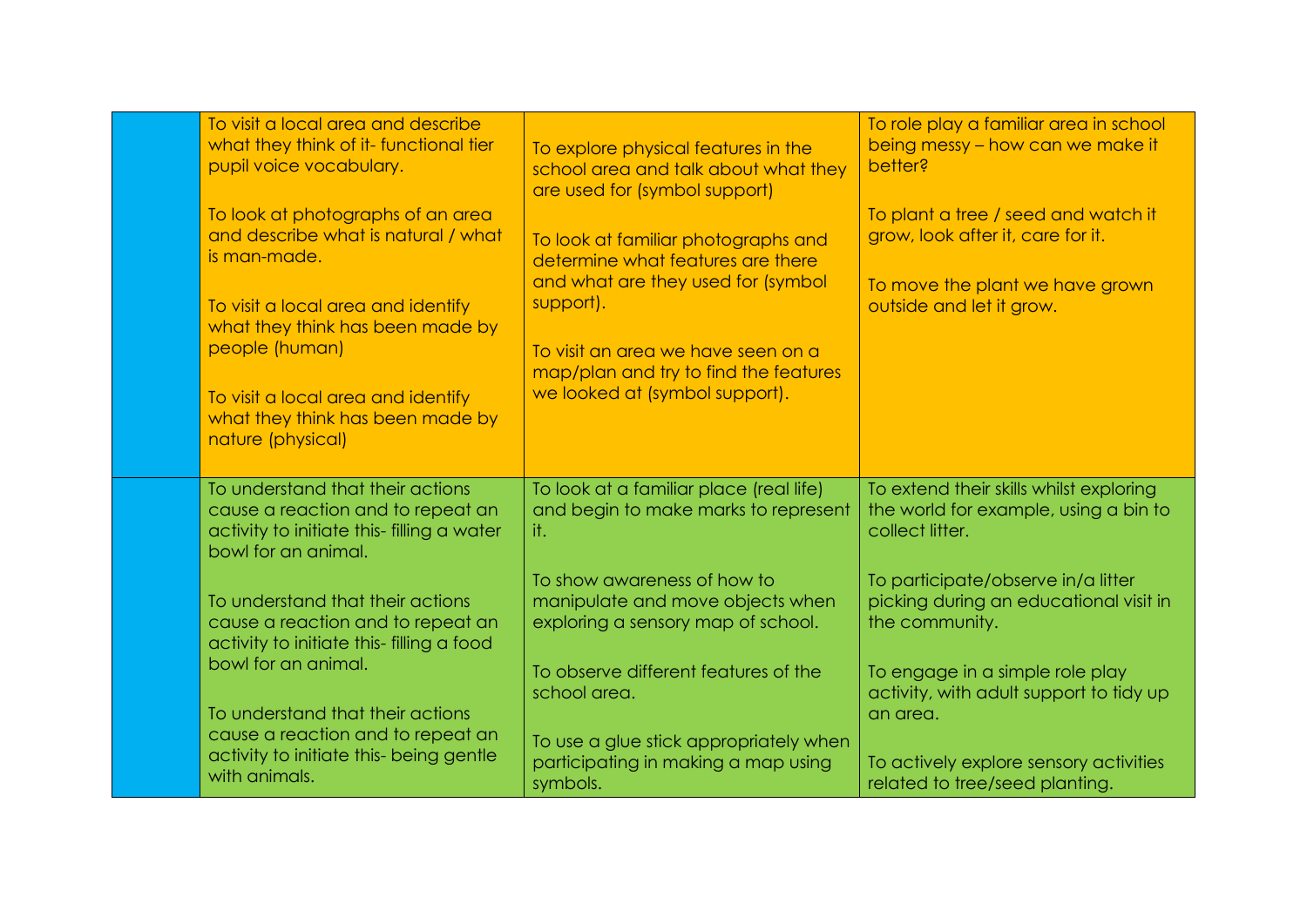|        | To visit a local area and describe<br>what they think of it-exploratory tier<br>pupil voice vocabulary.<br>To recognise familiar adults in<br>photographs within different places.<br>To visit a local area and recognise<br>familiar adults here. | To being to develop my<br>understanding of familiar single words-<br>place names (ball pool/ forest/<br>sensory garden)<br>To seek help when I need it when<br>exploring an area of school. | To briefly participate in planting a<br>seed/tree outside with others.                                             |
|--------|----------------------------------------------------------------------------------------------------------------------------------------------------------------------------------------------------------------------------------------------------|---------------------------------------------------------------------------------------------------------------------------------------------------------------------------------------------|--------------------------------------------------------------------------------------------------------------------|
| Year 3 | <b>Place knowledge</b>                                                                                                                                                                                                                             | <b>Geographical skills and</b><br>fieldwork- map skills                                                                                                                                     | <b>Location knowledge</b>                                                                                          |
|        | To use simple fieldwork and<br>observational skills to study the<br>geography of school and its<br>grounds.                                                                                                                                        | To identify hot places and the animals<br>that live there.<br>To identify cold places and the<br>animals that live there.                                                                   | To name the weather and explore<br>what happens when the weather is<br>like this, e.g. what clothes do we<br>wear? |
|        | To use pictures and symbols to<br>create a map of school<br>To describe the key human and                                                                                                                                                          | To identify the north and south poles<br>on a world map/globe and talk about<br>why it is cold here.                                                                                        | To identify the seasons summer,<br>winter, spring and autumn.<br>To name and identify England and                  |
|        | physical features of our school.<br>To understand geographical                                                                                                                                                                                     | To Identify the equator on a<br>map/globe and talk about why it is                                                                                                                          | Scotland and explore its<br>characteristics.                                                                       |
|        | similarities and differences through<br>studying the human and physical<br>geography of a small area of the UK                                                                                                                                     | hot here.<br>To describe human and physical                                                                                                                                                 | To name and identify Wales and<br>Ireland and explore its characteristics.                                         |
|        | (Little Lever)                                                                                                                                                                                                                                     | features of a hot place (including,<br>beach, forest, hill, sea, river, season,                                                                                                             | To learn about the seas surrounding<br>the UK, where they are and to label                                         |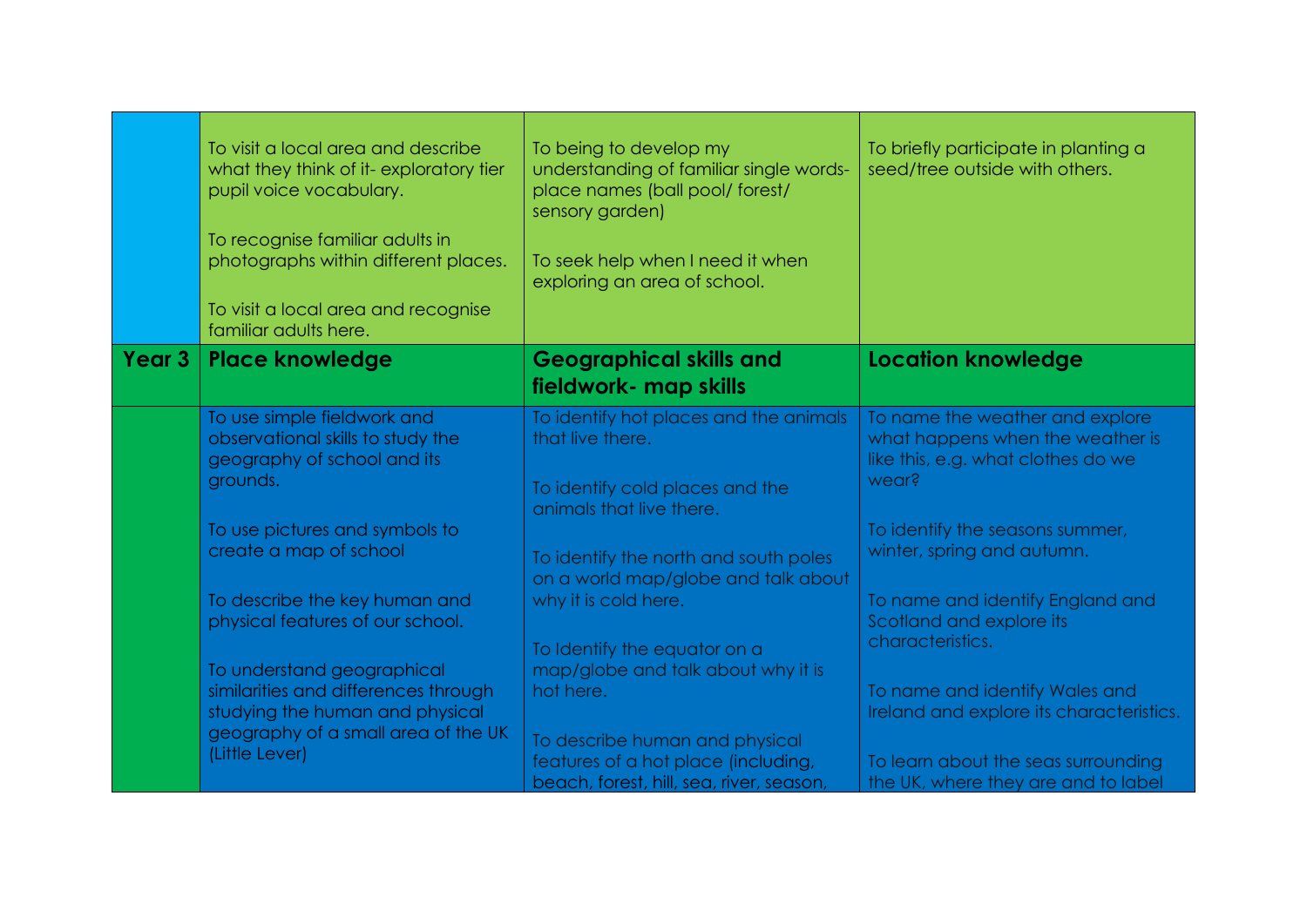| To describe the key human features<br>and landmarks of our local area.<br>To describe the key physical features<br>and landmarks of our local area. | and weather/city, town, farm and<br>shop)<br>To describe human and physical<br>features of cold place. (including,<br>beach, forest, hill, sea, river, season,<br>and weather/city, town, farm and<br>shop) | them on a map.                                                                                                                                                             |
|-----------------------------------------------------------------------------------------------------------------------------------------------------|-------------------------------------------------------------------------------------------------------------------------------------------------------------------------------------------------------------|----------------------------------------------------------------------------------------------------------------------------------------------------------------------------|
| To use pictures, objects and symbols<br>to create a map of school as a<br>group.                                                                    | To explore through practical<br>experiences hot places and the<br>animals that live there.                                                                                                                  | To name the weather and explore<br>what happens when the weather is<br>like this, e.g. what clothes do we<br>wear?                                                         |
| To identify the key human features of<br>our school.                                                                                                | To explore through practical<br>experiences cold places and the<br>animals that live there.                                                                                                                 | To identify the seasons summer,<br>winter, spring and autumn.                                                                                                              |
| To identify the key physical features<br>of our school.<br>To identify the key human features                                                       | To identify the location of cold areas<br>(north and south poles) of the globe.                                                                                                                             | To name and identify England and<br>Scotland and explore its<br>characteristics.                                                                                           |
| and landmarks of our local area.<br>To identify the key physical features<br>and landmarks of our local area.                                       | To identify the location of hot areas<br>(equator) on the globe.<br>To identify human and physical<br>features of a hot place                                                                               | To name and identify Wales and<br>Ireland and explore its characteristics.<br>To learn about the seas surrounding<br>the UK, where they are and to label<br>them on a map. |
|                                                                                                                                                     | To identify human and physical<br>features of cold place.                                                                                                                                                   |                                                                                                                                                                            |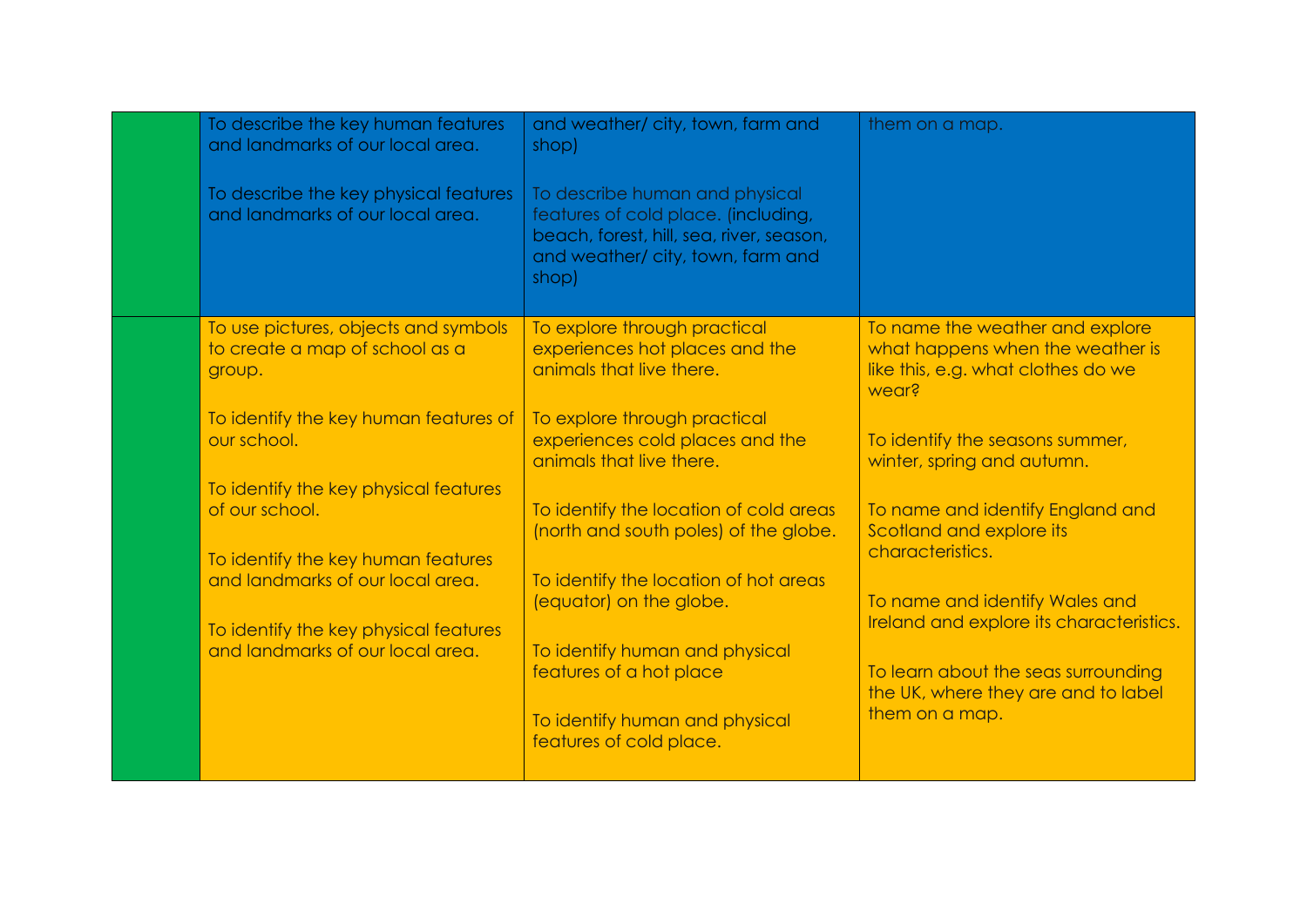|        | To visit familiar areas of the school<br>and match these to symbols or other<br>emerging methods of<br>communication.<br>To make marks and participate in a<br>shared activity representing the<br>school and its features.<br>Potentially apply solutions<br>systematically to problems- pressing<br>the button on the crossing whilst on<br>an educational visit.<br>To take part in representing features<br>of our local area through small world<br>activities or making physical<br>representations/craft. | To react to hot and cold stimuli.<br>To participate in exploring hot places<br>through sensory experiences for short<br>periods of time.<br>To participate in exploring cold places<br>through sensory experiences for short<br>periods of time.<br>To actively take part in a simple craft<br>activity to represent hot and cold<br>places in the world.<br>To express their own preferences using<br>a communication board for cold or<br>hot countries. Beginning to<br>communicate likes and dislikes. | To explore different props or dress up<br>in clothes appropriate for different<br>weather conditions- coat in winter,<br>cap in summer.<br>To participate in a short craft activities<br>to represent the four seasons summer,<br>winter, spring and autumn.<br>To manipulate and move objects<br>when exploring a sensory map of the<br>UK.<br>To react to new activities when<br>exploring the 'seas'/water (through<br>sensory tray/attention autism etc). |
|--------|------------------------------------------------------------------------------------------------------------------------------------------------------------------------------------------------------------------------------------------------------------------------------------------------------------------------------------------------------------------------------------------------------------------------------------------------------------------------------------------------------------------|------------------------------------------------------------------------------------------------------------------------------------------------------------------------------------------------------------------------------------------------------------------------------------------------------------------------------------------------------------------------------------------------------------------------------------------------------------------------------------------------------------|---------------------------------------------------------------------------------------------------------------------------------------------------------------------------------------------------------------------------------------------------------------------------------------------------------------------------------------------------------------------------------------------------------------------------------------------------------------|
|        |                                                                                                                                                                                                                                                                                                                                                                                                                                                                                                                  |                                                                                                                                                                                                                                                                                                                                                                                                                                                                                                            |                                                                                                                                                                                                                                                                                                                                                                                                                                                               |
| Year 4 | <b>Geographical skills and</b><br>fieldwork- directions and<br>compasses                                                                                                                                                                                                                                                                                                                                                                                                                                         | <b>Location knowledge</b>                                                                                                                                                                                                                                                                                                                                                                                                                                                                                  | <b>Human and physical</b><br>Geography                                                                                                                                                                                                                                                                                                                                                                                                                        |
|        | To learn what a compass does and<br>make and label one (North, South,                                                                                                                                                                                                                                                                                                                                                                                                                                            | To name and locate the world's seven<br>continents                                                                                                                                                                                                                                                                                                                                                                                                                                                         | To learn about an area of the UK and<br>its human and physical features.                                                                                                                                                                                                                                                                                                                                                                                      |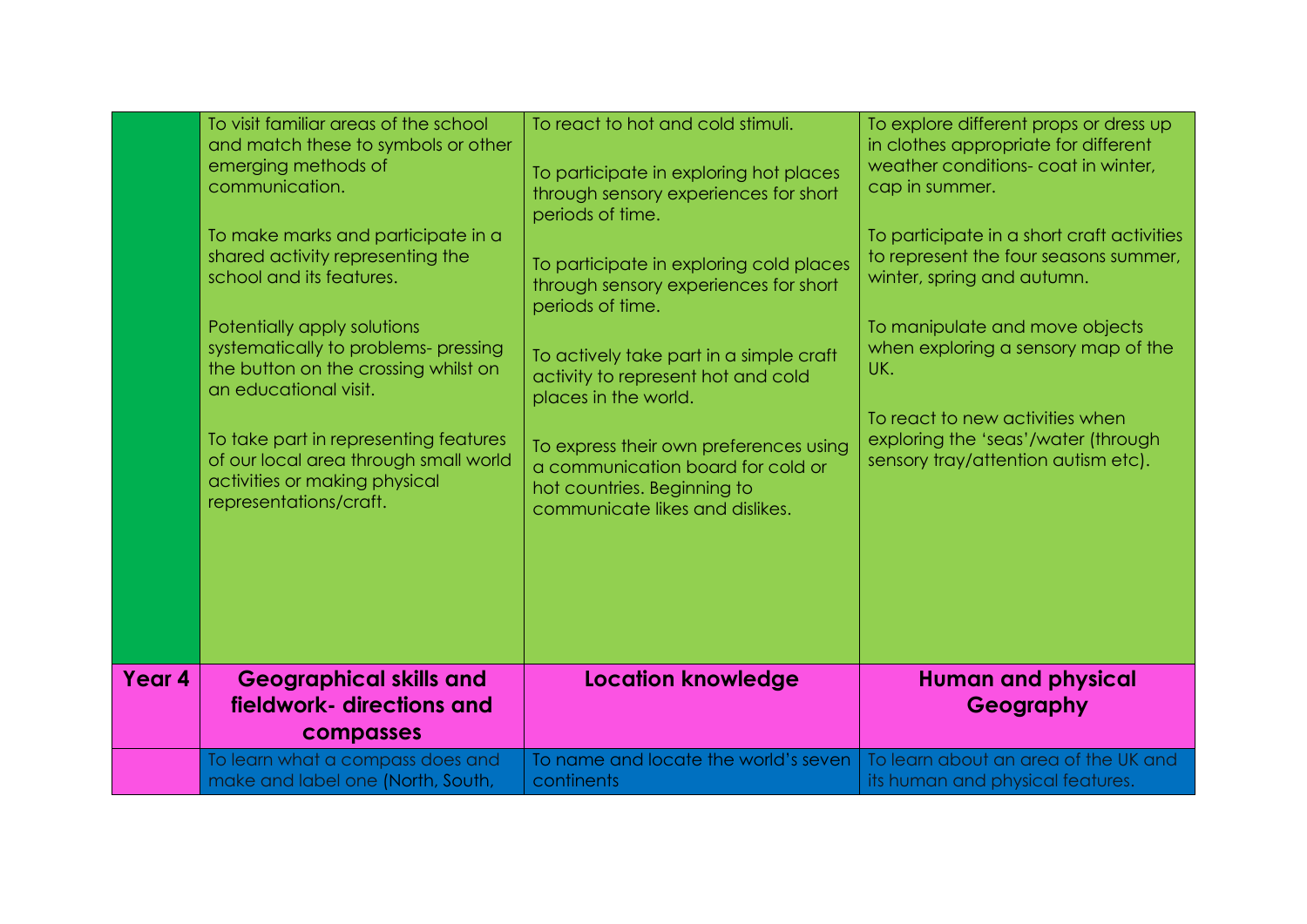| East and West).<br>To use a compass to find items in the<br>classroom using compass directional<br>language [near and far; left and<br>right].<br>To use directional language to guide<br>a peer on a treasure hunt.<br>To use directional language to<br>describe where something is on a<br>map<br>To use a beebot and describe where<br>you are directing it to go using<br>directional language e.g. left right | To name and locate the world's five<br>oceans<br>To visit a beach / coastline and talk<br>about the ocean and its features<br>using symbols.<br>To visit a forest and talk about the<br>differences between this area and<br>where we live. E.g. Does it have<br>vegetation, soil etc<br>To understand what a mountain/hill is<br>and describe it's features.<br>To complete a weather study, watch<br>weather reports and understand<br>about the types of weather we have<br>in the UK. | To learn about an area of Europe<br>(contrasting to the UK) and its human<br>and physical features.<br>To describe the similarities &<br>differences between the two case<br>study areas.<br>To study the geography of school and<br>its grounds and the key human and<br>physical features<br>To use pictures and symbols to create<br>a map of school<br>To study the geography of our local<br>area (Little Lever) and the key human<br>and physical features |
|---------------------------------------------------------------------------------------------------------------------------------------------------------------------------------------------------------------------------------------------------------------------------------------------------------------------------------------------------------------------------------------------------------------------|-------------------------------------------------------------------------------------------------------------------------------------------------------------------------------------------------------------------------------------------------------------------------------------------------------------------------------------------------------------------------------------------------------------------------------------------------------------------------------------------|------------------------------------------------------------------------------------------------------------------------------------------------------------------------------------------------------------------------------------------------------------------------------------------------------------------------------------------------------------------------------------------------------------------------------------------------------------------|
| To learn what a compass does and<br>explore one<br>To use a compass to find N, S, E, W in                                                                                                                                                                                                                                                                                                                           | To explore and begin to name the<br>different continents using symbols and<br>real objects.                                                                                                                                                                                                                                                                                                                                                                                               | To visit a local area in the UK and<br>explore it's human and physical<br>features through first hand<br>observation.                                                                                                                                                                                                                                                                                                                                            |
| the classroom.<br>To follow directional symbols to find<br>buried treasure in class.                                                                                                                                                                                                                                                                                                                                | To explore and begin to name the<br>different oceans using symbols and<br>real objects.                                                                                                                                                                                                                                                                                                                                                                                                   | To begin to explore an area of Europe<br>(contrasting to the UK) and it's human<br>and physical features.                                                                                                                                                                                                                                                                                                                                                        |
| To follow directional symbols to find                                                                                                                                                                                                                                                                                                                                                                               | To visit a beach / coastline and<br>identify the ocean and its features                                                                                                                                                                                                                                                                                                                                                                                                                   | To identify some similarities and                                                                                                                                                                                                                                                                                                                                                                                                                                |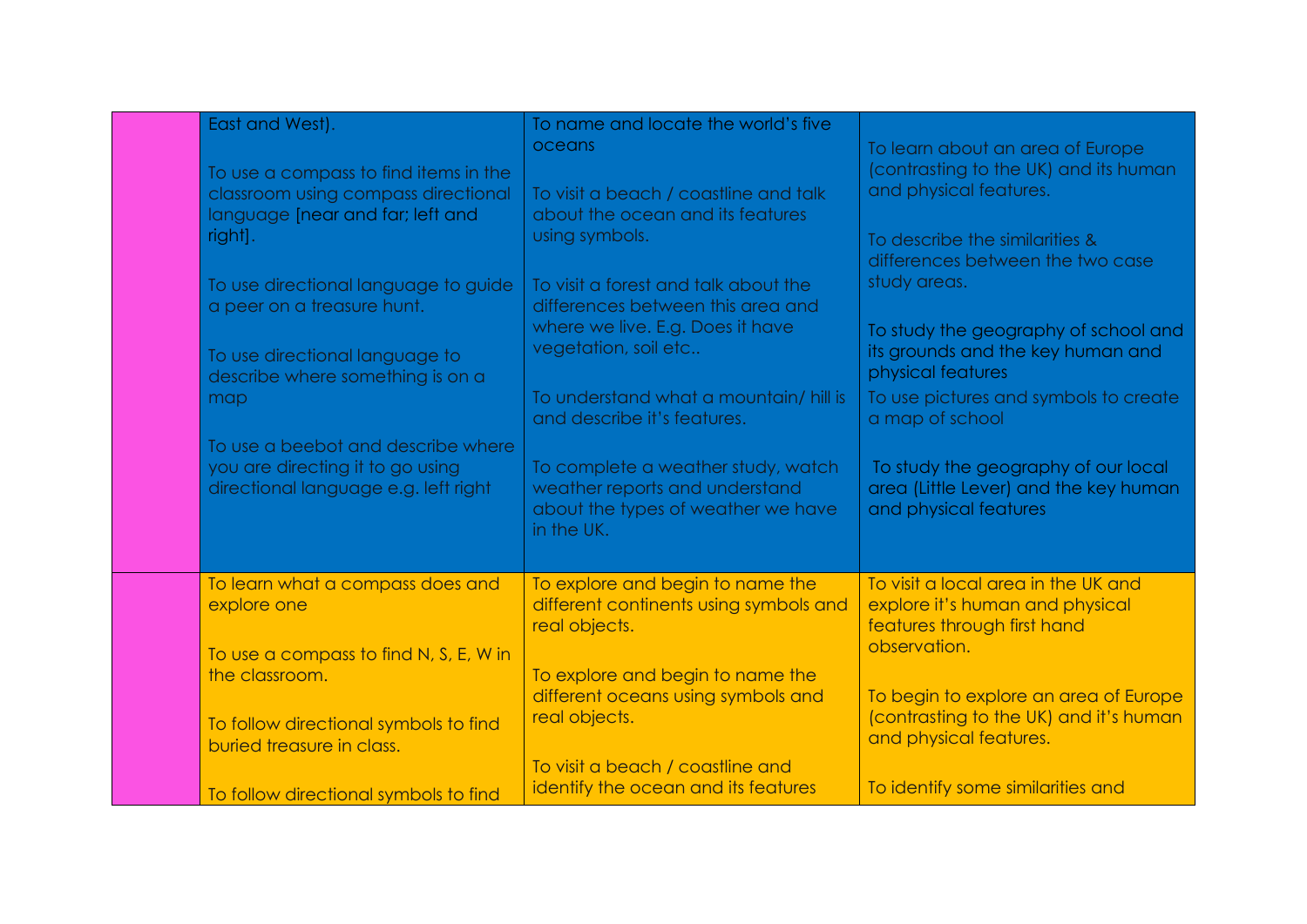| buried treasure on a map.                                                                              | using symbols.                                                                                                                                        | differences between the two case<br>study areas.                                                                          |
|--------------------------------------------------------------------------------------------------------|-------------------------------------------------------------------------------------------------------------------------------------------------------|---------------------------------------------------------------------------------------------------------------------------|
| To describe where something is on a<br>map using some geographical<br>language / symbols.              | To visit a forest and identify its<br>features. E.g. plants, dirt, rocks, water.<br>Using symbols.                                                    | To visit and observe the geography of<br>school and its grounds and identify<br>key human and physical features           |
| To use a beebot get it to follow a set<br>of arrows/symbols.                                           | To understand what a mountain/hill is<br>and look at pictures or visit one.                                                                           | To use pictures and symbols to create<br>a map of school as a group.                                                      |
|                                                                                                        | To explore the weather today, what<br>does the symbols for this look like,<br>what was the weather like yesterday?<br>record this on a weather chart. | To visit and observe the geography of<br>our local area (Little Lever) and<br>identify key human and physical<br>features |
|                                                                                                        |                                                                                                                                                       |                                                                                                                           |
| To follow forwards and backwards<br>arrows to retrieve a familiar object or<br>go to a familiar place. | To explore a range of objects relating<br>to each continent.                                                                                          | To participate in an educational visit<br>to a local area in the UK.                                                      |
| To take part in a shared activity<br>alongside others to find buried                                   | To use gross and fine motor skills when<br>exploring sensory activities to<br>represent the beach and ocean.                                          | To explore objects from a European<br>country.                                                                            |
| treasure in the classroom.<br>To be aware of the effects of the<br>movements I make whilst finding     | To actively explore events such as<br>collecting items from the forest to<br>create a physical representation of                                      | To recognise some sensory stimuli in<br>the school grounds exploring through<br>touch, sight and smell.                   |
| buried treasure on a map.                                                                              | this.                                                                                                                                                 | To briefly react to pictures of known<br>areas around school.                                                             |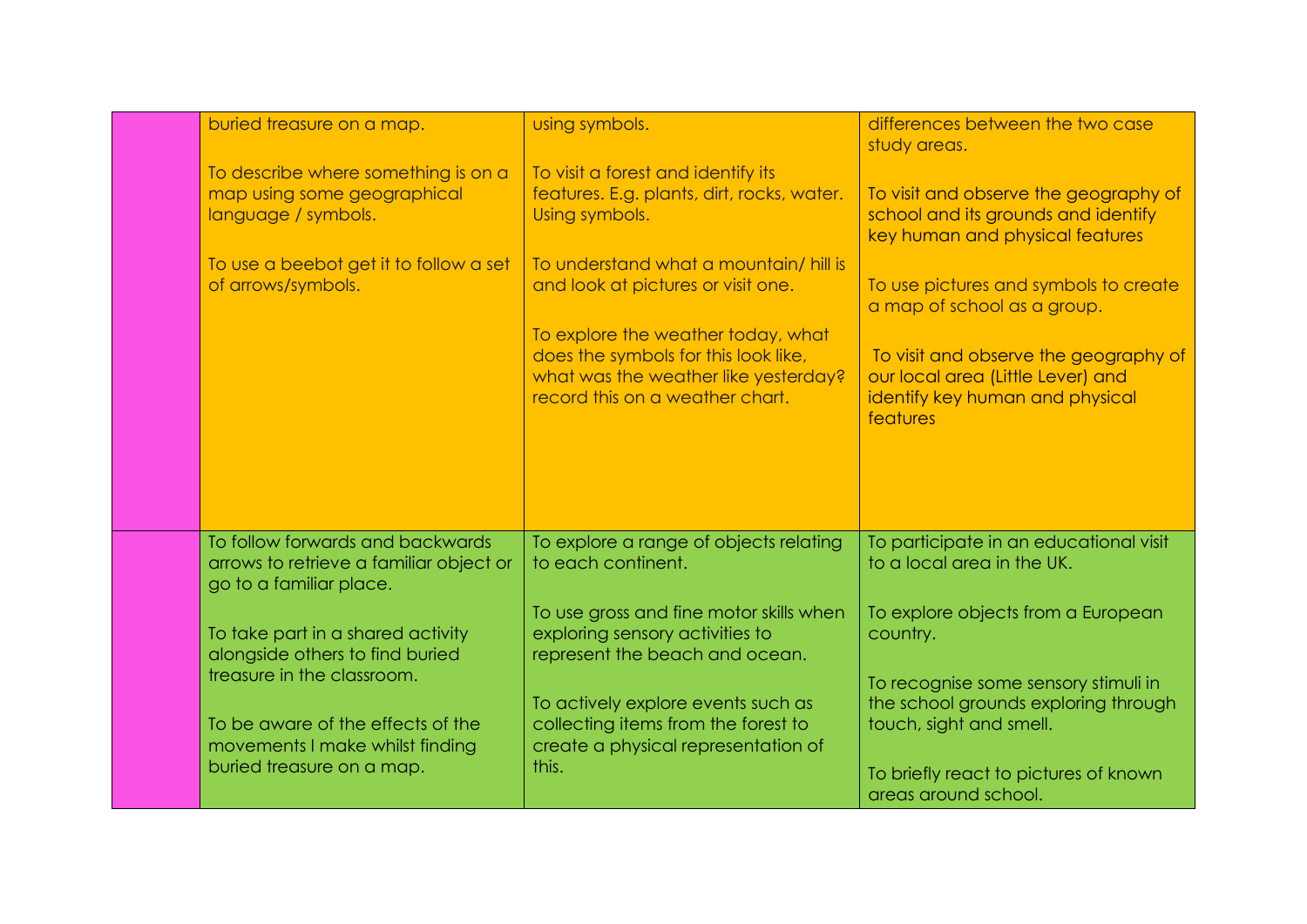|               | To explore the beebots and with<br>adult support create a simple<br>sequence of movement.                     | To explore and respond to activities<br>for an extended period of time<br>relating to hills/mountains for example,<br>pushing a car down a hill/ramp.<br>To dress for the weather with support-<br>putting on a coat if raining or taking | To express their own feelings, likes and<br>dislikes when choosing a place to visit<br>in school (using communication<br>board).<br>To gain attention from others whilst<br>taking part in a group activity (for |
|---------------|---------------------------------------------------------------------------------------------------------------|-------------------------------------------------------------------------------------------------------------------------------------------------------------------------------------------------------------------------------------------|------------------------------------------------------------------------------------------------------------------------------------------------------------------------------------------------------------------|
|               |                                                                                                               | off jumper if the weather is hot.                                                                                                                                                                                                         | example, shared sensory map of<br>school).                                                                                                                                                                       |
| <b>Year 5</b> | <b>Geographical skills and</b><br>fieldwork-fieldwork and<br>observations                                     | <b>Location knowledge</b>                                                                                                                                                                                                                 | <b>Human and Physical</b><br><b>Geography</b>                                                                                                                                                                    |
|               | To describe different types of<br>settlements- city and town.                                                 | To locate countries of the UK on a<br>map                                                                                                                                                                                                 | To understand the day and night<br>cycle and how this occurs,                                                                                                                                                    |
|               | To describe different types of<br>settlements- farm and countryside                                           | To locate cities of the UK on a map<br>To identify human characteristics of                                                                                                                                                               | To observe the human & physical<br>features of a local park (e.g. Moses<br>Gate).                                                                                                                                |
|               | To describe different types of<br>settlements- beach and coast.<br>To understand different land use and       | regions in the UK.<br>To describe physical characteristics of<br>regions in the UK e.g. mountains                                                                                                                                         | To observe the human & physical<br>features of the village by creating a<br>plan of the area.                                                                                                                    |
|               | economic activity e.g. farming,<br>forest vs housing, industry.<br>To describe how natural resources          | To describe physical characteristics of<br>reigions in the UK e.g. rivers                                                                                                                                                                 | To observe and describe the human<br>& physical features of a local street<br>(e.g. Masefield Rd) using digital                                                                                                  |
|               | are distributed e.g. energy, water<br>To describe how natural resources<br>are distributed e.g. food (farm to | To describe physical characteristics of<br>reigions in the UK e.g. coasts                                                                                                                                                                 | technologies.<br>To make a map/plan of school using<br>symbols and a key for a peer to                                                                                                                           |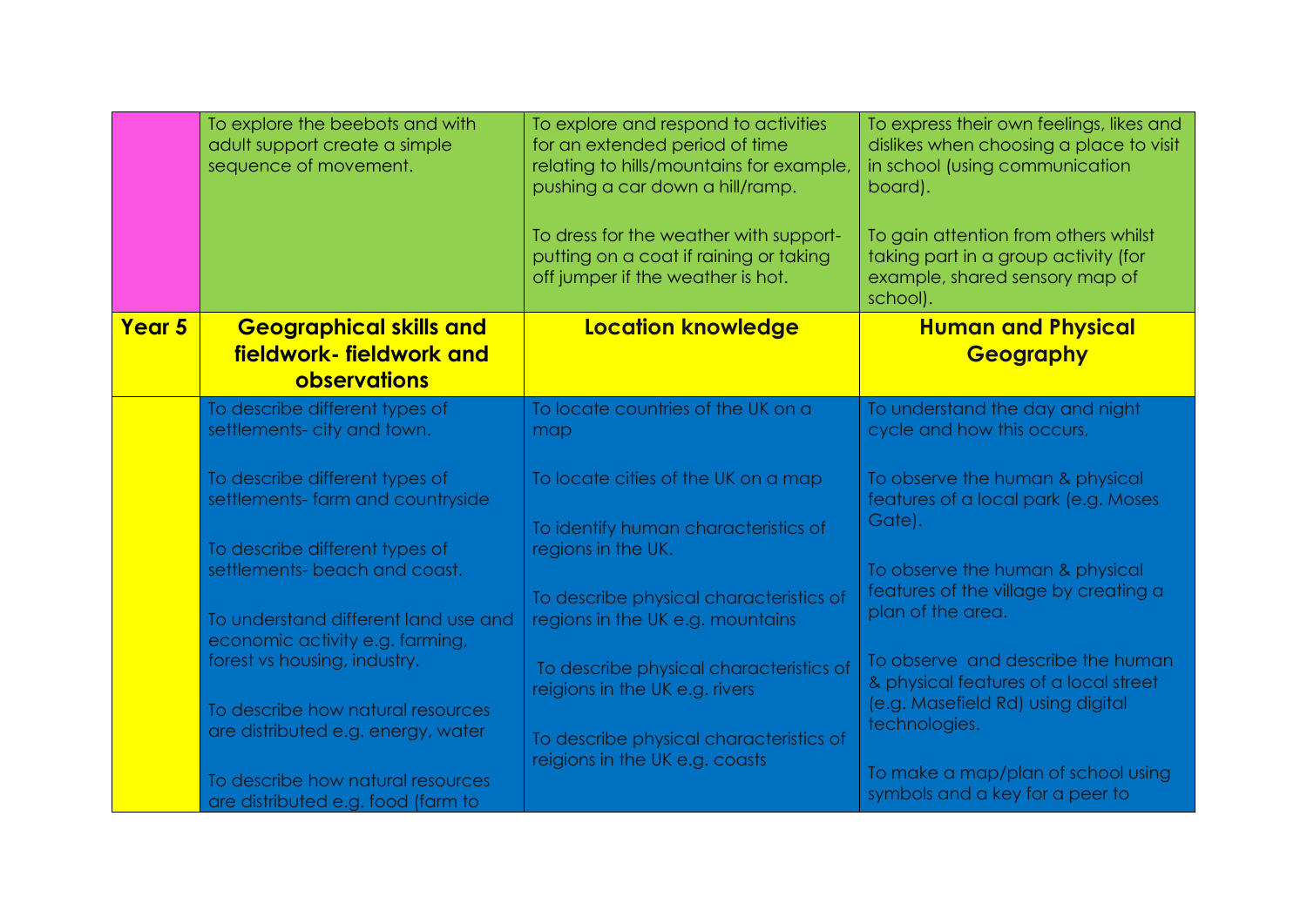| fork)                                                                                              |                                                                                                                                                               | follow.                                                                                            |
|----------------------------------------------------------------------------------------------------|---------------------------------------------------------------------------------------------------------------------------------------------------------------|----------------------------------------------------------------------------------------------------|
| To identify different types of<br>settlements- city and town.                                      | To locate countries of the UK on a<br>simple map                                                                                                              | To understand day and night cycle<br>and what comes out at night? What<br>comes out in the day?    |
| To identify different types of<br>settlements- farm and countryside                                | To locate major cities of the UK on a<br>simple map.                                                                                                          | To explore the physical features of a<br>local park (e.g. Moses Gate).                             |
| To identify different types of<br>settlements- beach and coast.<br>To explore through small world  | Through practical activities, identify<br>human characteristics of the UK e.g.<br>Big Ben, London Eye, Buckingham<br>Palace, Angel of the North, train lines, | To observe the human features of the<br>village by creating a plan of the area<br>as a group.      |
| different land use and economic<br>activity e.g. farming, forest vs<br>housing, industry.          | Hadrian's wall.<br>To identify physical characteristics of<br>regions in the UK e.g. mountains                                                                | To observe the human & physical<br>features of a local street (e.g.<br>Masefield Rd) using digital |
| To explore through small world play<br>how natural resources are distributed<br>e.g. energy, water | To identify physical characteristics of<br>regions in the UK e.g. rivers                                                                                      | technologies.<br>To label a map/plan of school using                                               |
| To identify how natural resources are<br>distributed e.g. food (farm to fork)                      | To identify physical characteristics of<br>regions in the UK e.g. coasts                                                                                      | symbols.                                                                                           |
| To attempt to copy an adult make a<br>small world city and town settlement.                        | To briefly show interest in/engage with<br>pictures of places known to them.                                                                                  | To participate in sensory activities<br>exploring day and night.                                   |
| To explore a small world farm and<br>countryside sensory tray.                                     | To explore objects representing UK<br>landmarks.                                                                                                              | To participate in an educational visit<br>to a local park and explore the area.                    |
|                                                                                                    | To participate with a group activity                                                                                                                          | Use a small world tray to engage with                                                              |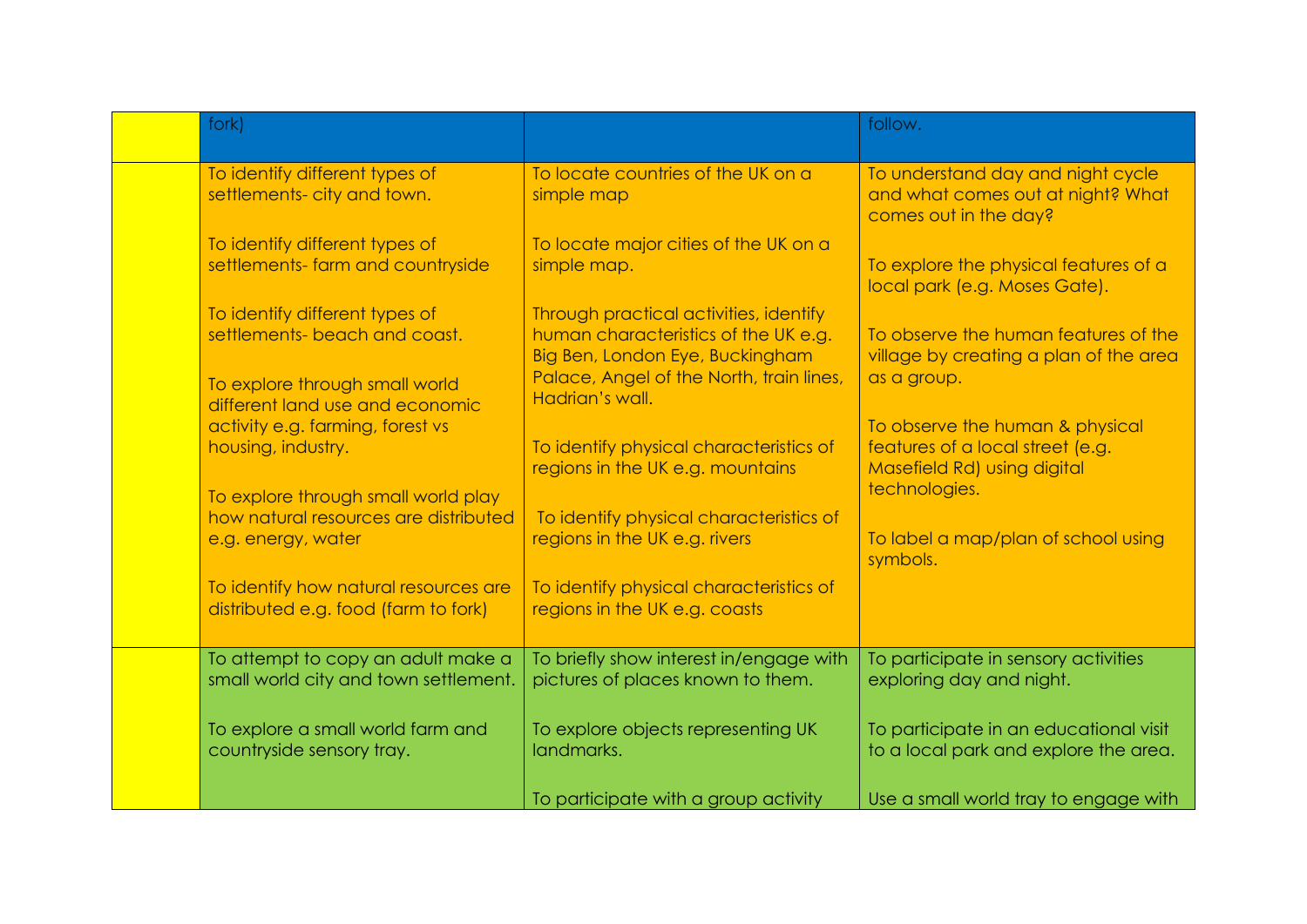|        | To attempt to copy an adult make a<br>small world beach and coast<br>settlement<br>To attend to a short cause and<br>effect activity related to lights and<br>sounds (industry and land use)<br>To begin to name some food items<br>with support.<br>To explore a water tray with varying<br>containers. | making a model of a UK landmark.<br>To explore and access different<br>surfaces e.g. uneven/uphill/downhill.<br>To explore sensory activities relating to<br>water and sand representing rivers<br>and coasts.                                                                                                                                                    | play relating to houses, roads<br>developing an understanding of<br>single words.<br>To visit a local street and take a<br>photograph using the camera or<br>ipad.<br>To visit areas around school and<br>express their own likes and dislikes in<br>relation to the area (Pupil voice<br>communication board).                                                                            |
|--------|----------------------------------------------------------------------------------------------------------------------------------------------------------------------------------------------------------------------------------------------------------------------------------------------------------|-------------------------------------------------------------------------------------------------------------------------------------------------------------------------------------------------------------------------------------------------------------------------------------------------------------------------------------------------------------------|--------------------------------------------------------------------------------------------------------------------------------------------------------------------------------------------------------------------------------------------------------------------------------------------------------------------------------------------------------------------------------------------|
| Year 6 | <b>Human and physical</b><br>Geography                                                                                                                                                                                                                                                                   | <b>Location Knowledge</b>                                                                                                                                                                                                                                                                                                                                         | <b>Geographical skills and</b><br>fieldwork- map work                                                                                                                                                                                                                                                                                                                                      |
|        | To explore climates across the world.<br>To understand and learn about rivers<br>across the world and describe their<br>features.<br>To understand where mountains are<br>and describe their features.<br>To understand and describe<br>earthquakes and volcanoes<br>To understand the water cycle.      | To locate some countries of the world<br>(with a focus on Europe)<br>To locate Russia, North and South<br>America on a globe/world map.<br>To be able to name and describe<br>some of the countries of the world<br>and their physical and human<br>features.<br>To be able to name and describe<br>some of the countries of the world<br>and their major cities. | To observe & record the human &<br>physical features of a local park (e.g.<br>Moses Gate) by drawing a sketch<br>map.<br>To observe & record the human &<br>physical features of the village a plan<br>of the area.<br>To observe & present the human &<br>physical features of a local street (e.g.<br>Masefield Rd) using digital<br>technologies.<br>To label and describe the equator, |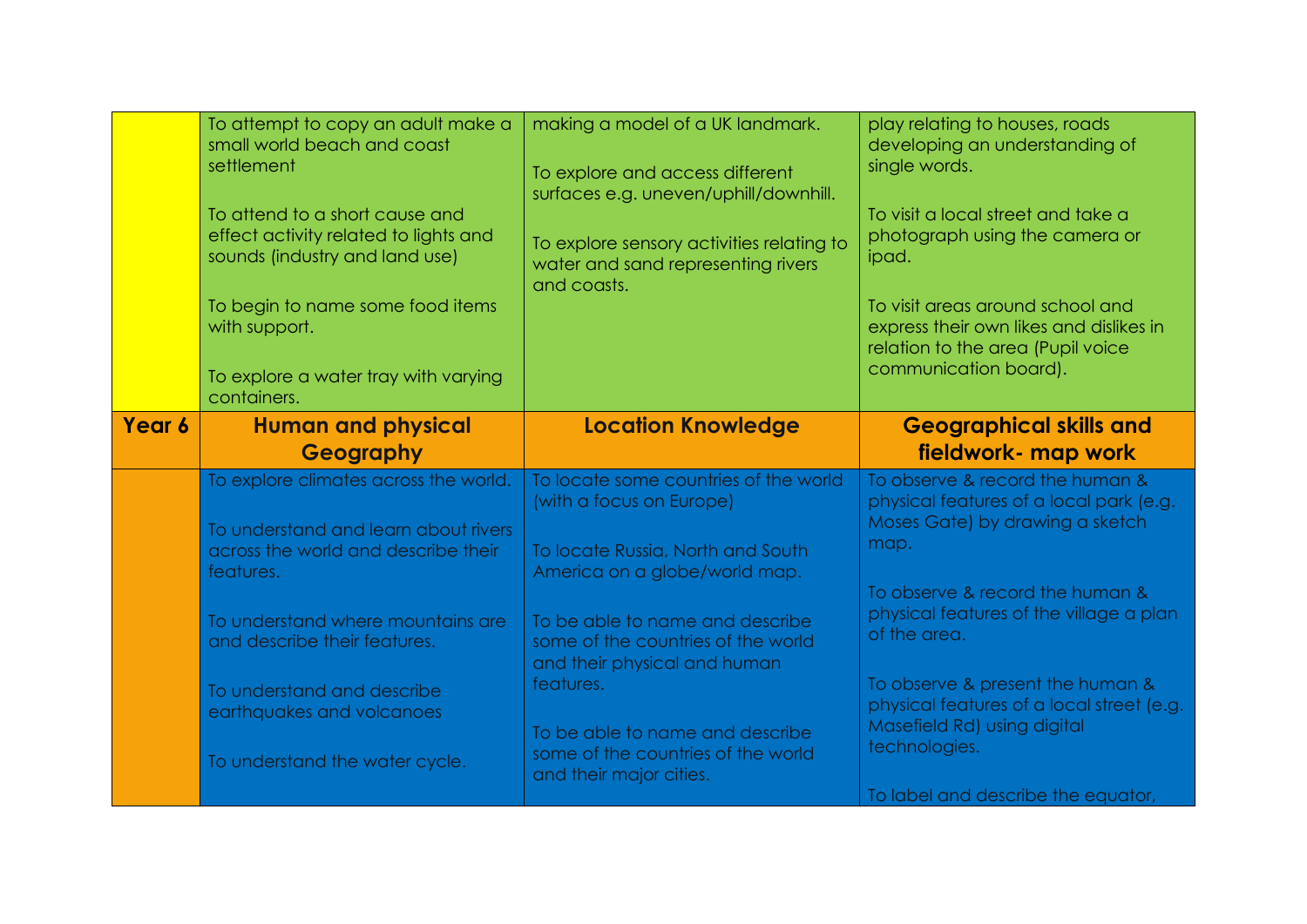| To describe why certain plants grow<br>in certain areas of the globe (biomes<br>and vegetation belts).               | To discuss countries of the world and<br>their environmental regions.                              | northern and southern hemispheres<br>To label and describe the Arctic and<br>Antarctic circles and learn about their<br>similarities and differences. |
|----------------------------------------------------------------------------------------------------------------------|----------------------------------------------------------------------------------------------------|-------------------------------------------------------------------------------------------------------------------------------------------------------|
| To explore hot and cold places<br>across the world.                                                                  | To label some countries of the world<br>(with a focus on Europe)                                   | To observe & record human features<br>of a local park (e.g. Moses Gate) by<br>drawing a sketch map as a group.                                        |
| To find out about a river in our world<br>(e.g. the amazon, the nile) and<br>begin to describe this.                 | To label North and South America on<br>a globe/world map.                                          | To observe & record the physical<br>features of the village and make a<br>plan of the area as a group.                                                |
| To find out about a mountain begin<br>to describe this.                                                              | To be able to name some of the<br>countries of the world and match<br>photos and objects to these. | To observe and identify the human &<br>physical features of a local street (e.g.                                                                      |
| To find out about earthquakes and<br>volcanoes through small world and<br>role play.                                 | To be able to name some of the<br>countries of the world and their major<br>cities. (human)        | Masefield Rd) using digital<br>technologies.                                                                                                          |
| To understand how it rains (simple<br>water cycle)                                                                   | To match and sort countries of the<br>world and their weather.                                     | To label the equator, northern and<br>southern hemispheres                                                                                            |
| To understand why plants grow in<br>certain places.                                                                  |                                                                                                    | To label the Arctic and Antarctic<br>circles and learn about how they are<br>the same and different.                                                  |
| To take part in a craft activity<br>representing hot and cold places<br>across the world and label with a<br>symbol. | To move and manipulate a globe.<br>To experience some objects from a                               | To participate in a visit to a local park,<br>collect items such as sticks and grass<br>to record the visit.                                          |